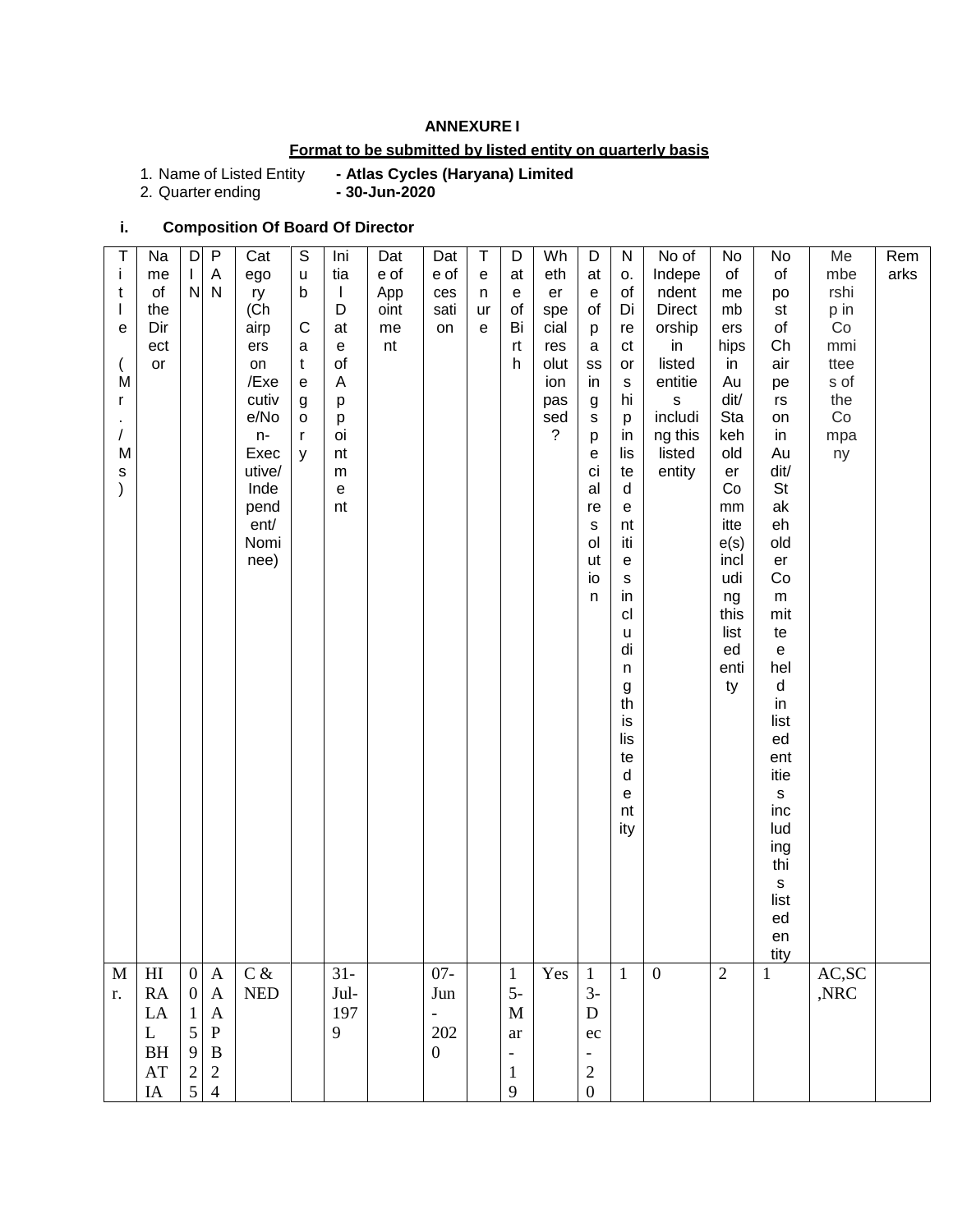|                             |                                                                                                                         | $\,8\,$                                                                                                                    | $\boldsymbol{0}$<br>$\mathfrak s$<br>L                                                                                                                                |            |                                                                        |                        |                                  | $\overline{4}$<br>3                                                                                   |     | $\mathbf{1}$<br>9                                                                                           |              |                  |                  |                  |                         |  |
|-----------------------------|-------------------------------------------------------------------------------------------------------------------------|----------------------------------------------------------------------------------------------------------------------------|-----------------------------------------------------------------------------------------------------------------------------------------------------------------------|------------|------------------------------------------------------------------------|------------------------|----------------------------------|-------------------------------------------------------------------------------------------------------|-----|-------------------------------------------------------------------------------------------------------------|--------------|------------------|------------------|------------------|-------------------------|--|
| $\mathbf M$<br>r.           | <b>IS</b><br>$H_{\rm}$<br>W<br>${\sf AR}$<br>$\mathbf{DA}$<br>${\bf S}$<br><b>CH</b><br>${\rm U}{\rm G}$<br>$\mathbf H$ | $\boldsymbol{0}$<br>$\boldsymbol{0}$<br>$\boldsymbol{0}$<br>$\boldsymbol{7}$<br>3<br>$\overline{c}$<br>5<br>$\overline{7}$ | $\mathbf{A}$<br>$\boldsymbol{\mathsf{A}}$<br>$\rm IP$<br>$\mathcal{C}$<br>$8\,$<br>$\boldsymbol{0}$<br>$\boldsymbol{7}$<br>$\mathfrak s$<br>$\boldsymbol{\mathrm{F}}$ | ${\rm ED}$ | $31 -$<br>Ma<br>$r-$<br>198<br>$8\,$                                   | $31 -$<br>Mar-<br>2018 | $\ensuremath{\mathfrak{Z}}$<br>6 | $\mathbf{1}$<br>$0-$<br>Ju<br>$n-$<br>$\mathbf{1}$<br>$\mathbf{9}$<br>3<br>9                          | NA  |                                                                                                             | $\mathbf{1}$ | $\boldsymbol{0}$ | $\mathbf{1}$     | $\boldsymbol{0}$ | $\overline{SC}$         |  |
| $\mathbf M$<br>r.           | KA<br>RT<br>$\ensuremath{\textup{IK}}\xspace$<br>RO<br><b>OP</b><br><b>RA</b><br>$\bf I$                                | $\overline{0}$<br>6<br>$\boldsymbol{7}$<br>$\,8\,$<br>$\mathbf{9}$<br>$\overline{2}$<br>$\,8\,$<br>$\overline{7}$          | $\mathbf{A}$<br>$\mathbf{A}$<br>$\bf K$<br>$\mathbf P$<br>${\bf R}$<br>$\overline{4}$<br>6<br>$\boldsymbol{7}$<br>9<br>$\mathbf N$                                    | ${\rm ID}$ | $30-$<br>De<br>$C-$<br>201<br>$\overline{4}$                           | $13-$<br>Dec-<br>2019  | $\sqrt{6}$<br>$\boldsymbol{0}$   | $\sqrt{2}$<br>$6-$<br>$\mathbf M$<br>ay<br>$\blacksquare$<br>$\mathbf{1}$<br>9<br>5<br>$\overline{7}$ | Yes | $\mathbf{1}$<br>$3-$<br>$\mathbf D$<br>ec<br>$\sqrt{2}$<br>$\boldsymbol{0}$<br>$\mathbf{1}$<br>$\mathbf{9}$ | $\mathbf{1}$ | $1\,$            | $\overline{1}$   | $\overline{1}$   | AC, N<br>RC             |  |
| M<br>r.                     | <b>SA</b><br>$\rm NJI$<br>V<br>KA<br><b>VA</b><br>$_{\rm LJI}$<br>$\mathbf T$<br>SI<br>${\rm NG}$<br>H                  | $\boldsymbol{0}$<br>$\boldsymbol{0}$<br>$\boldsymbol{0}$<br>$\mathbf{1}$<br>$\sqrt{5}$<br>$\sqrt{6}$<br>$\,8\,$<br>9       | $\mathbf{A}$<br>M<br>Q<br>${\bf P}$<br>S<br>9<br>$\sqrt{2}$<br>$\boldsymbol{7}$<br>$\boldsymbol{0}$<br>$\mathcal{C}$                                                  | ID         | $30-$<br>De<br>$C-$<br>201<br>$\overline{4}$                           | $13 -$<br>Dec-<br>2019 | $\sqrt{6}$<br>$\boldsymbol{0}$   | $\sqrt{2}$<br>$6-$<br>$\mathrm{Ja}$<br>$n-$<br>$\mathbf{1}$<br>9<br>5<br>6                            | Yes | $\mathbf{1}$<br>$3-$<br>$\mathbf D$<br>ec<br>$\overline{c}$<br>$\boldsymbol{0}$<br>$\mathbf{1}$<br>9        | $\sqrt{2}$   | $\mathbf{1}$     | $\overline{2}$   | $\mathbf{1}$     | AC,SC<br>$,\!{\rm NRC}$ |  |
| $\mathbf{M}$<br>${\bf S}$ . | Sad<br>hna<br>Sya<br>$\mathbf{1}$                                                                                       | $\boldsymbol{0}$<br>$\tau$<br>$8\,$<br>3<br>$\overline{7}$<br>5<br>$\overline{c}$<br>9                                     | $\mathbf{A}$<br>L<br>$\mathbf U$<br>$\mathbf P$<br>${\bf S}$<br>$\mathfrak{Z}$<br>$\boldsymbol{7}$<br>$\sqrt{5}$<br>$\sqrt{2}$<br>Q                                   | ID         | $28 -$<br>Sep<br>$\qquad \qquad \blacksquare$<br>201<br>$\overline{7}$ | $13-$<br>Dec-<br>2019  | $\sqrt{6}$<br>$\boldsymbol{0}$   | $\mathbf{1}$<br>$7-$<br>${\bf S}$<br>ep<br>$\mathbf{1}$<br>9<br>5<br>$\overline{7}$                   | Yes | $\mathbf{1}$<br>$3-$<br>${\bf D}$<br>ec<br>$\sqrt{2}$<br>$\boldsymbol{0}$<br>$\mathbf{1}$<br>$\mathbf{9}$   | $\sqrt{2}$   | $\sqrt{2}$       | $\boldsymbol{0}$ | $\boldsymbol{0}$ |                         |  |

| <b>Company Remarks</b>                   | 1. This is to inform you that Mr. Hira Lal Bhatia, (DIN: 00159258), stepped down<br>as a Non-Executive Director and Chairman of the Company including<br>chairmanship/membership of committees with effect from 07.06.2020, after<br>having served as Director for forty five years, due to his serious health issues. |
|------------------------------------------|------------------------------------------------------------------------------------------------------------------------------------------------------------------------------------------------------------------------------------------------------------------------------------------------------------------------|
| Whether Regular chairperson<br>appointed | Yes                                                                                                                                                                                                                                                                                                                    |
| Whether Chairperson is                   | No.                                                                                                                                                                                                                                                                                                                    |
| related to MD or CEO                     |                                                                                                                                                                                                                                                                                                                        |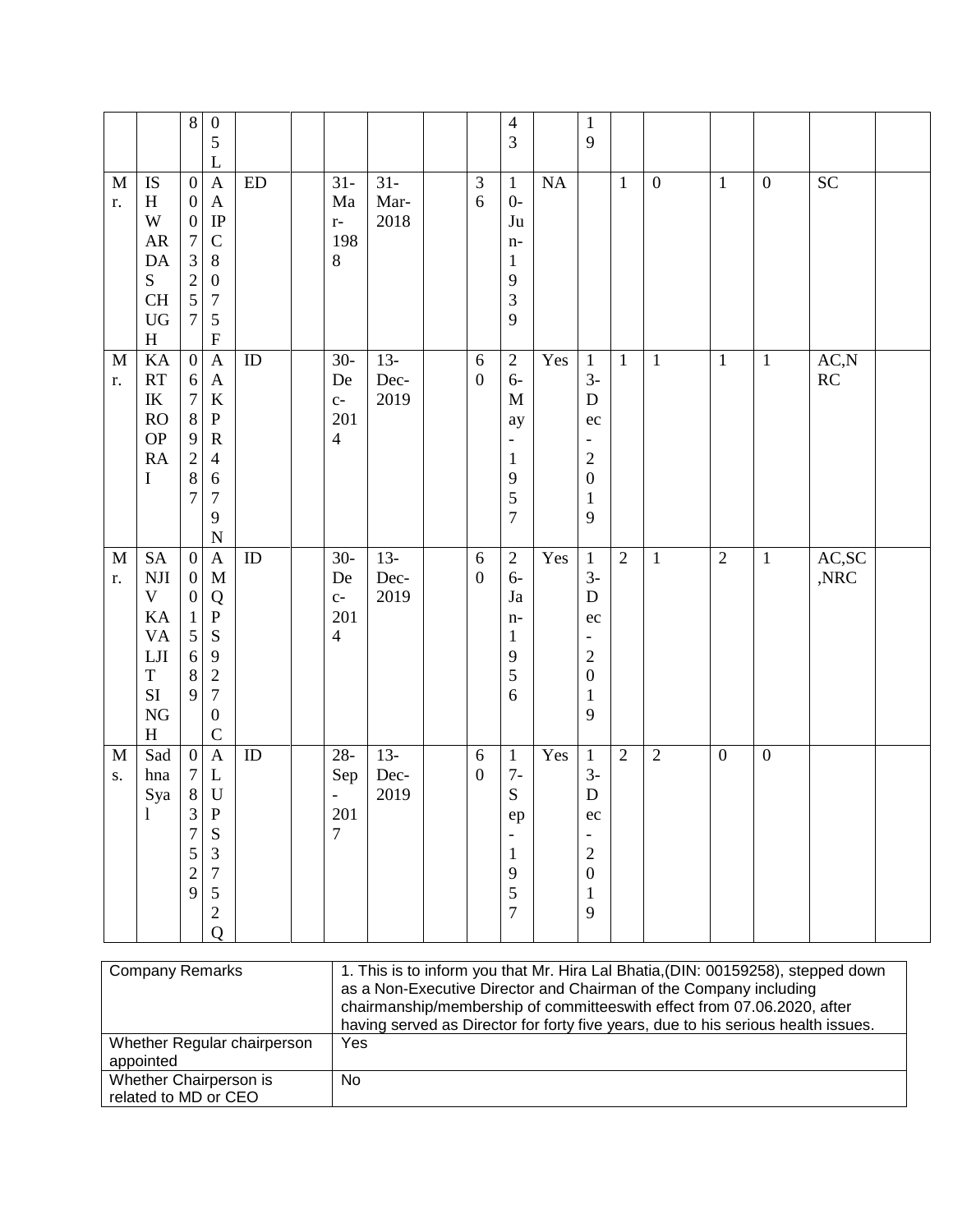# **ii. Composition of Committees**

## **a. Audit Committee**

| Sr. | Name of the Director | Category | Chairperson/Membership | Appointment       | <b>Cessation Date</b> |
|-----|----------------------|----------|------------------------|-------------------|-----------------------|
| No. |                      |          |                        | Date              |                       |
|     | KARTIK ROOP RAI      | ID       | Chairperson            | $30 - Dec - 2014$ |                       |
|     | SANJIV KAVALJIT      | ID       | Member                 | $30 - Dec - 2014$ |                       |
|     | <b>SINGH</b>         |          |                        |                   |                       |
|     | HIRA LAL BHATIA      | C & NED  | Member                 | 31-Jul-1979       | 07-Jun-2020           |

| <b>Company Remarks</b>   | .1. This is to inform you that Mr. Hira Lal Bhatia, (DIN: 00159258), stepped down |
|--------------------------|-----------------------------------------------------------------------------------|
|                          | as a Non-Executive Director and Chairman of the Company including                 |
|                          | chairmanship/membership of committeeswith effect from 07.06.2020, after           |
|                          | having served as Director for forty five years, due to his serious health issues. |
| <b>Whether Permanent</b> | Yes                                                                               |
| chairperson appointed    |                                                                                   |

## **b. Stakeholders Relationship Committee**

| Sr. | Name of the Director | Category  | Chairperson/Membership | Appointment   | <b>Cessation Date</b> |
|-----|----------------------|-----------|------------------------|---------------|-----------------------|
| No. |                      |           |                        | Date          |                       |
|     | HIRA LAL BHATIA      | $C &$ NED | Chairperson            | 31-Jul-1979   | $07$ -Jun-2020        |
|     | SANJIV KAVALJIT      | ID        | Member                 | 14-Aug-2019   |                       |
|     | <b>SINGH</b>         |           |                        |               |                       |
|     | ISHWAR DAS CHUGH     | <b>ED</b> | Member                 | $31-Mar-2018$ |                       |

| Company Remarks          |     |
|--------------------------|-----|
| <b>Whether Permanent</b> | Yes |
| chairperson appointed    |     |

## **c. Risk Management Committee**

| ، اب<br>No. | Name of the Director | Categorv | Chairperson/Membership | Appointment<br>Date | <b>Cessation Date</b> |
|-------------|----------------------|----------|------------------------|---------------------|-----------------------|
|             |                      |          |                        |                     |                       |

| Company Remarks          |  |
|--------------------------|--|
| <b>Whether Permanent</b> |  |
| chairperson appointed    |  |

## **d. Nomination and Remuneration Committee**

| Sr.<br>No. | Name of the Director            | Category | Chairperson/Membership | Appointment<br>Date | <b>Cessation Date</b> |
|------------|---------------------------------|----------|------------------------|---------------------|-----------------------|
|            | SANJIV KAVALJIT<br><b>SINGH</b> | ID       | Chairperson            | $30 - Dec - 2014$   |                       |
|            | KARTIK ROOP RAI                 | ID       | Member                 | $30 - Dec - 2014$   |                       |
|            | HIRA LAL BHATIA                 | C & NED  | Member                 | 31-Jul-1979         | $07$ -Jun-2020        |

| Company Remarks          |     |
|--------------------------|-----|
| <b>Whether Permanent</b> | Yes |
| chairperson appointed    |     |

# iii. **Meeting of Board of Directors**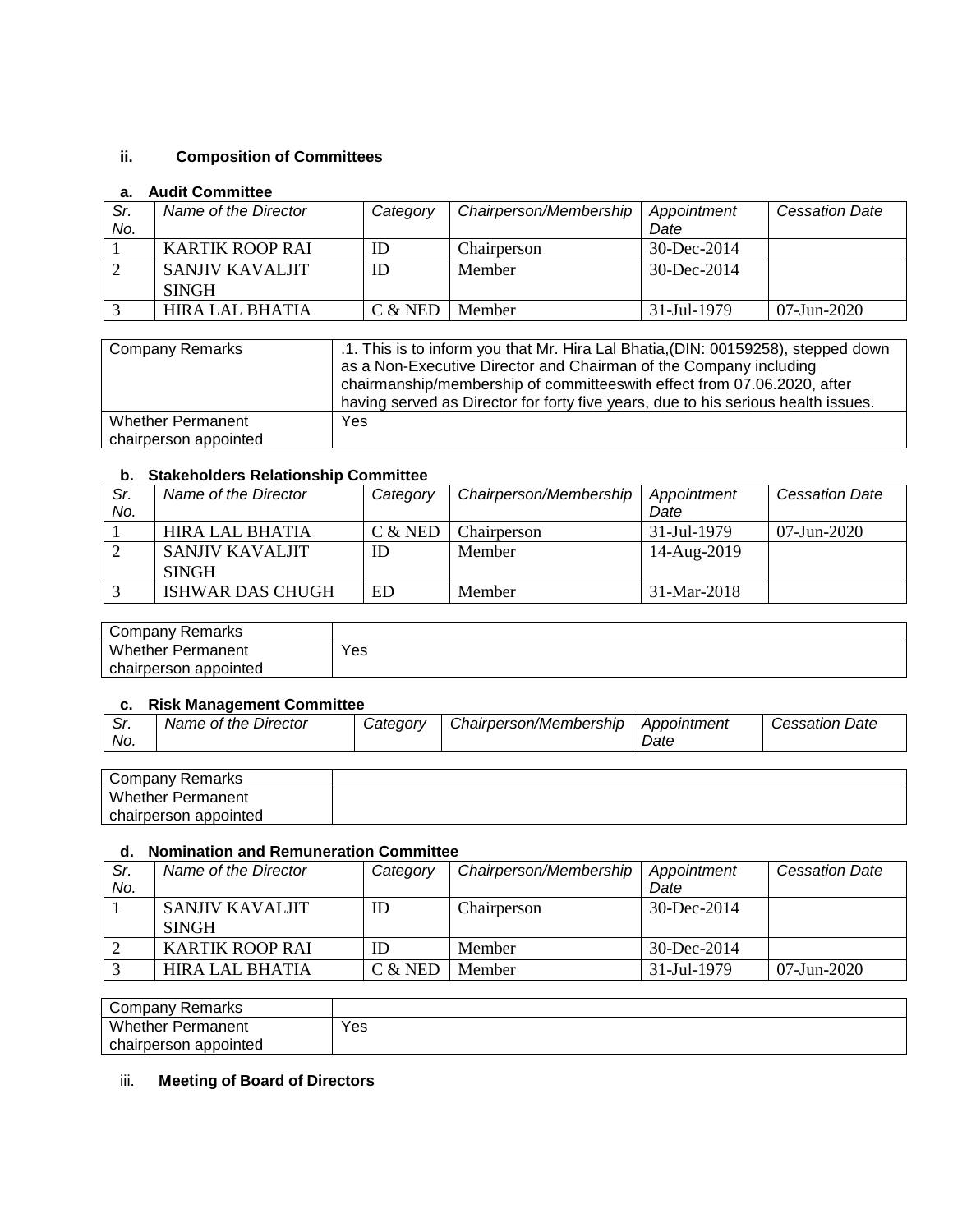| Date(s) of Meeting<br>(if any) in the<br>previous quarter | Date(s) of Meeting<br>(if any) in the<br>relevant quarter | Whether<br>requirement of<br>Quorum met | Number of<br>Directors present | <b>Number of Independent</b><br>Directors present |
|-----------------------------------------------------------|-----------------------------------------------------------|-----------------------------------------|--------------------------------|---------------------------------------------------|
| 13-Feb-2020                                               | $12$ -May-2020                                            | Yes                                     |                                |                                                   |

| Company Remarks               |    |
|-------------------------------|----|
| Maximum gap between any       | 88 |
| two consecutive (in number of |    |
| days)                         |    |

### iv. **Meeting of Committees**

| Name of the<br><b>Committee</b> | Date(s) of<br>meeting during<br>of the committee<br>in the previous<br>quarter | Date(s) of<br>meeting of the<br>committee in the<br>relevant quarter | Whether<br>requirement<br>of Quorum<br>met (Yes/No) | <b>Number of</b><br><b>Directors</b><br>present | Number of<br>independent<br>directors<br>present |
|---------------------------------|--------------------------------------------------------------------------------|----------------------------------------------------------------------|-----------------------------------------------------|-------------------------------------------------|--------------------------------------------------|
| <b>Audit Committee</b>          | 13-Feb-2020                                                                    |                                                                      | Yes                                                 |                                                 |                                                  |

| Company Remarks               |  |
|-------------------------------|--|
| Maximum gap between any       |  |
| two consecutive (in number of |  |
| days) [Only for Audit         |  |
| Committee]                    |  |

### v. **Related Party Transactions**

| <b>Subject</b>                                                                                            | <b>Compliance status</b><br>(Yes/No/NA) | <b>Remark</b> |
|-----------------------------------------------------------------------------------------------------------|-----------------------------------------|---------------|
| Whether prior approval of audit committee obtained                                                        | Yes                                     |               |
| Whether shareholder approval obtained for material RPT                                                    | Not Applicable                          |               |
| Whether details of RPT entered into pursuant to omnibus<br>approval have been reviewed by Audit Committee | Yes                                     |               |

| Disclosure of notes on related  |  |
|---------------------------------|--|
| party transactions and          |  |
| Disclosure of notes of material |  |
| related party transactions      |  |

#### **VI. Affirmations**

- 1. The composition of Board of Directors is in terms of SEBI (Listing obligations and disclosure requirements) Regulations, 2015. - **Yes**
- 2. The composition of the following committees is in terms of SEBI(Listing obligations and disclosure requirements) Regulations, 2015
	- a. Audit Committee **Yes**
	- b. Nomination & remuneration committee **Yes**
	- c. Stakeholders relationship committee **Yes**